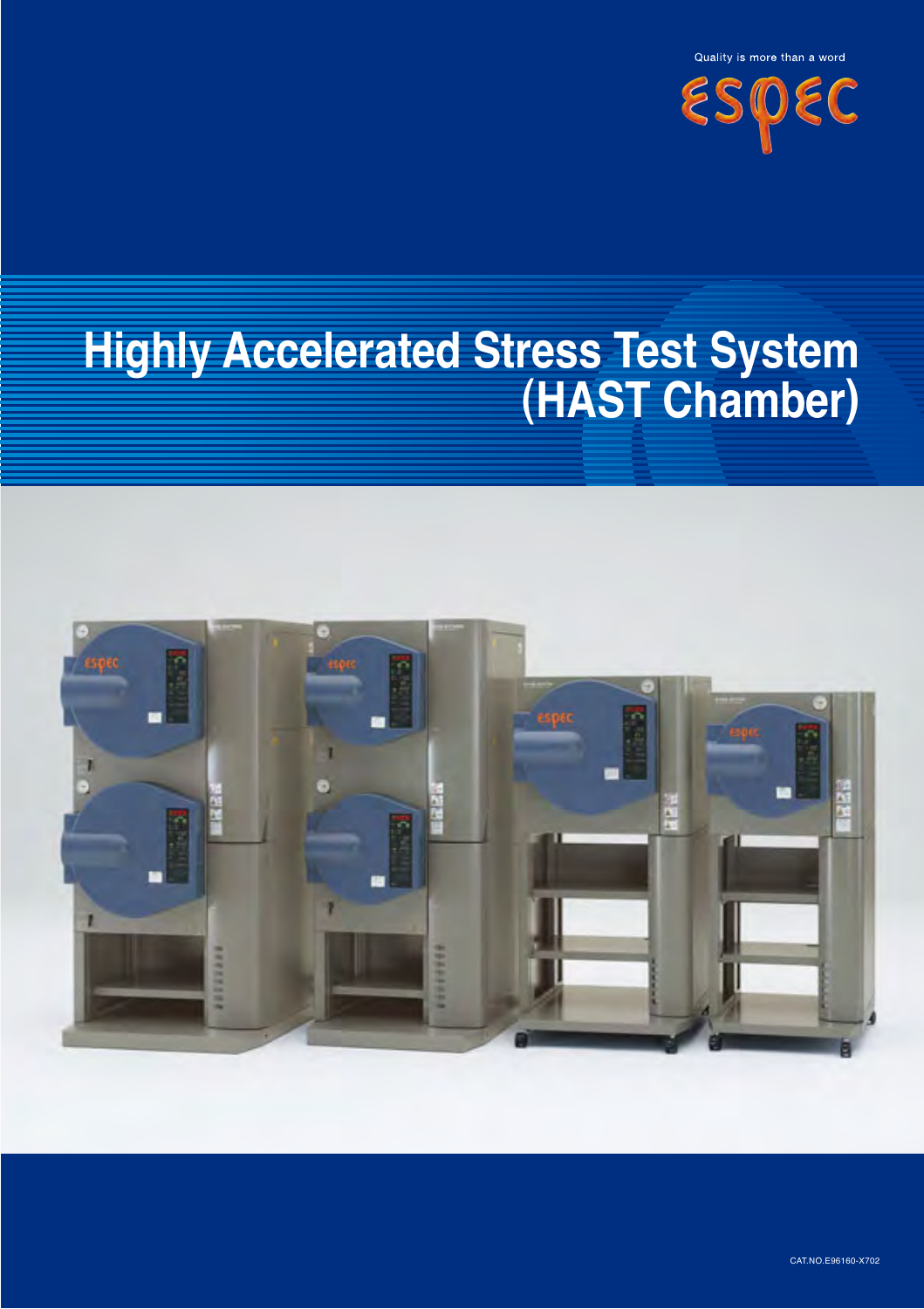## **Creates temperature, humidity, and pressure environments to IEC60068-2-66 standard.**

Humidity resistance evaluation tests for electronic components Customers require test results that correlate accurately to those from the field in a minimal amount of time. The Highly Accelerated Stress Test Chamber EHS Series offer high performance, functionality and ease of use, and are compliant with the international IEC60068-2-66 standard. Many convenient functions and safety features are included for bias testing.

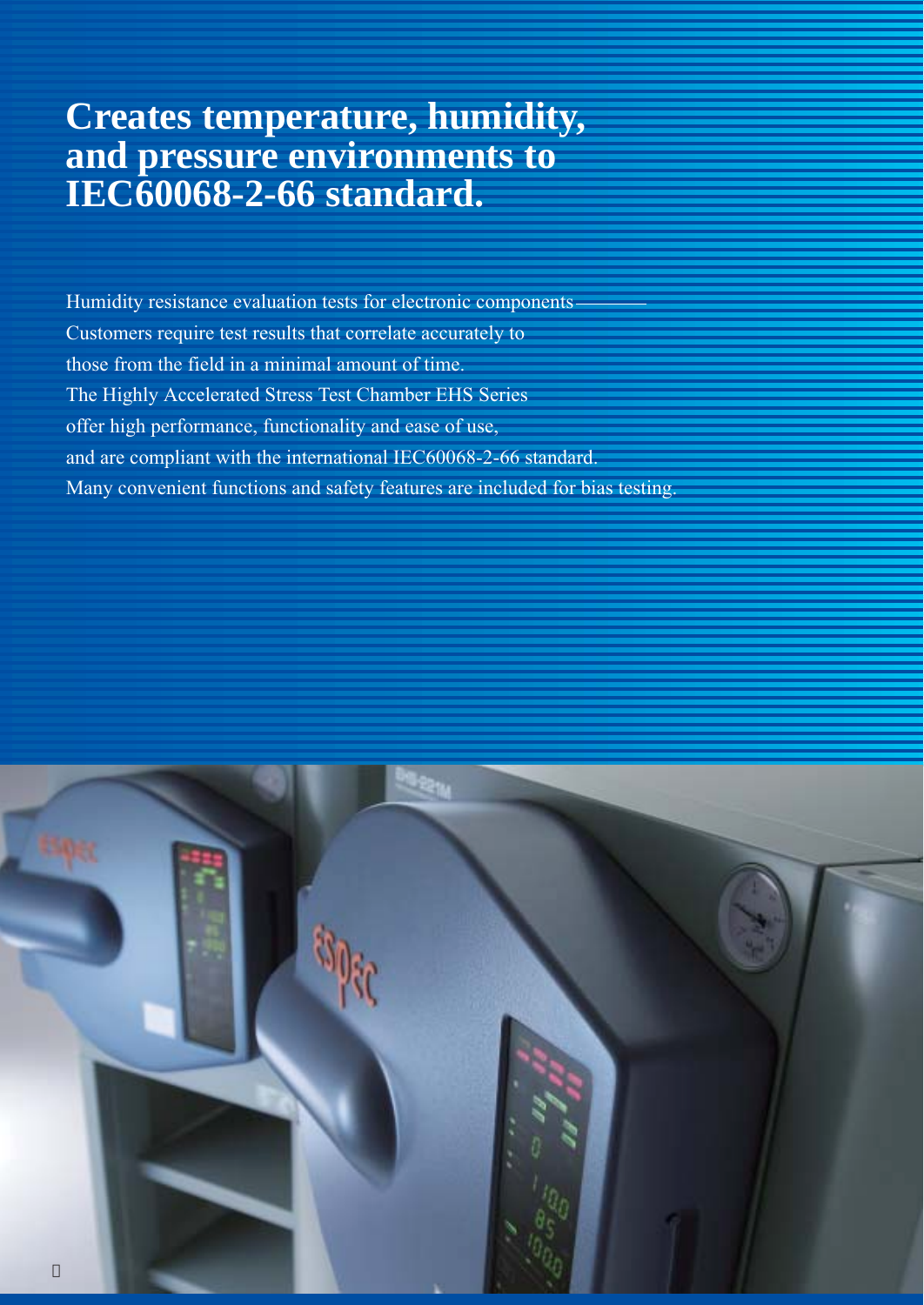EHS 211M EHS 221MD



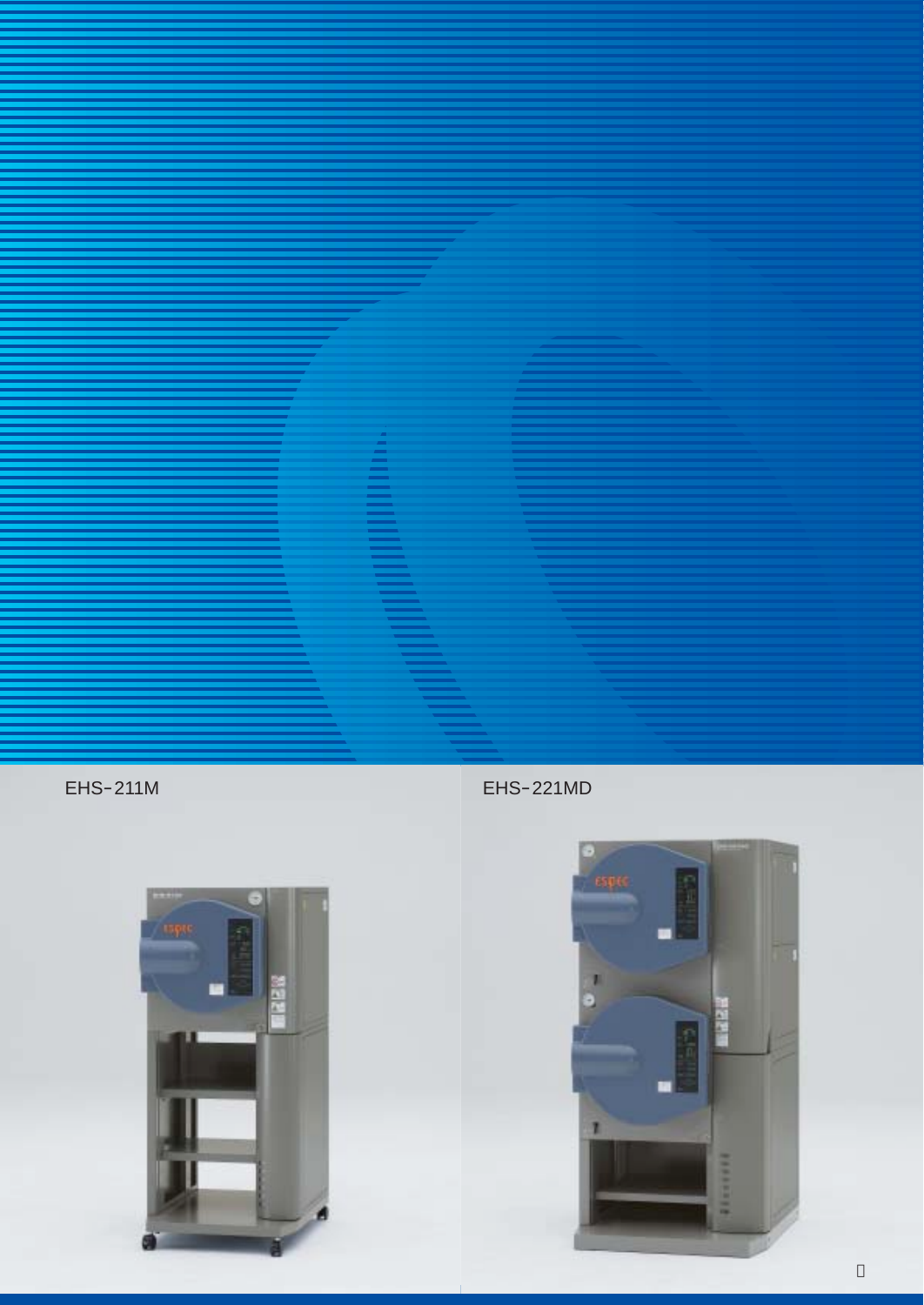## **Utility**

### **Improved functionality and ease-of-use for bias testing.**



Chamber interior







Customized sliding rack (example)

### **The chamber interior is formed for easier specimen loading**

The pressure vessel is of spherical form which distributes pressure evenly and has superior strength. The test area is expanded to its maximum size to easily load printed circuit boards and other specimens.

### **The double stage model answers the need for diverse test conditions and large capacity (MD type)**

The units are designed so that the test condition of each chamber can be set individually, enabling this model to effectively reproduce diverse test conditions on a large number of specimens.

### **Specimen signal terminals can be added depending on requirements**

The standard configuration is 12 specimen signal terminal pins. For doublestage type, 12 pins for each chamber. The EHS-211(M MD) and 411(M MD) can be expanded up to a maximum of 60 pins, in 12-pin units (optional), and the EHS-221(M MD) to 72 pins for each chamber. (optional)

### **Customized racks that free complicated wiring (sold separately)**

We can customize racks to fit the client's specimens to enable voltage and signal application, simply by setting a printed circuit board to the connector. We also offer sliding racks, for easier positioning and wiring of specimen.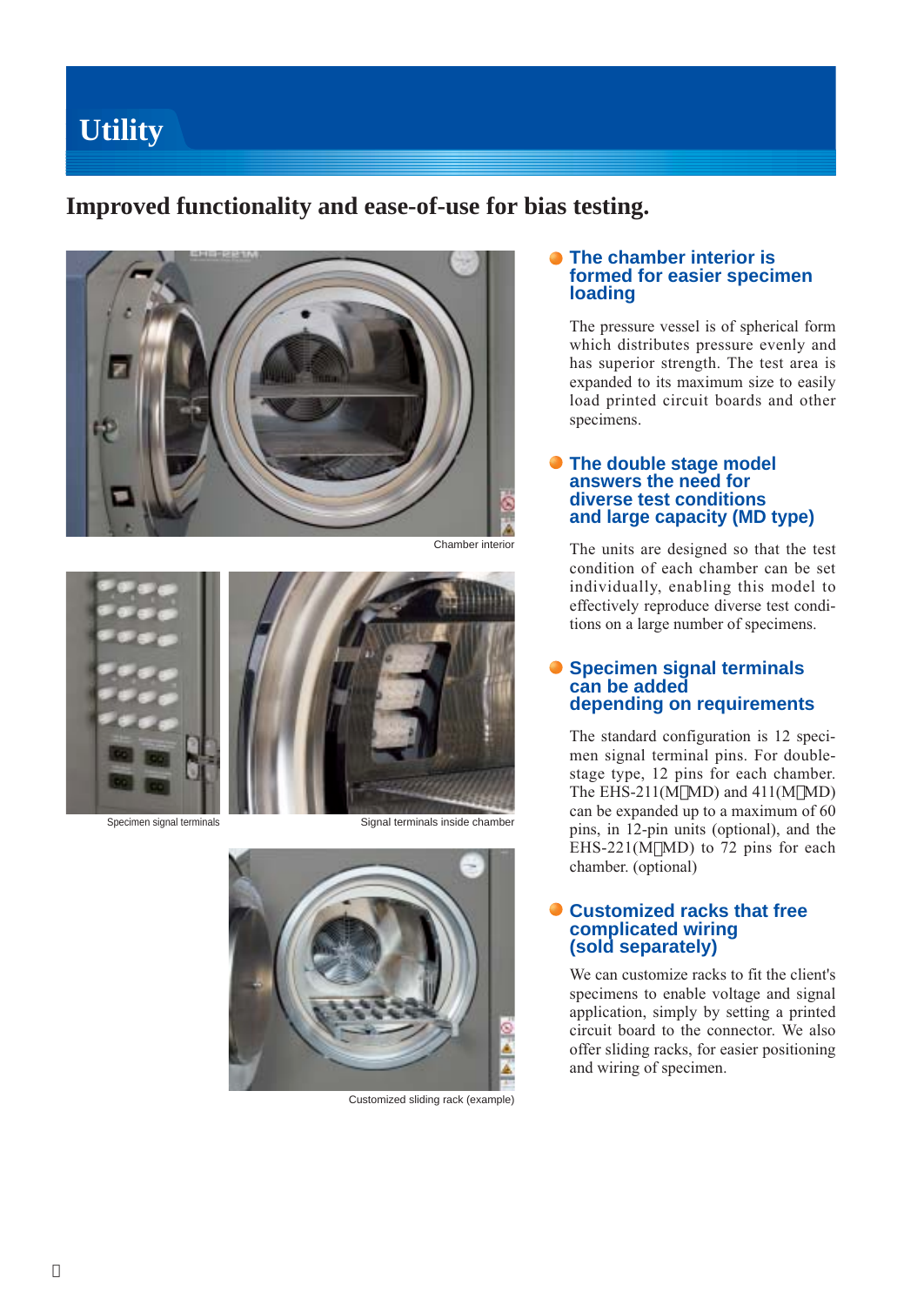## **Utility**

### **Even greater convenience and safety.**

### **Easy program setting**

Program capacity of 10 patterns with 30 steps per pattern. Simple operation using up and down keys for program setting, as well as adjustment of temperature, humidity and time values.

### **Safe and reliable door**

The system employs a button operated automatic door locking mechanism. It prevents the door from being opened while the test chamber is pressurized.

### **Automatic humidifying water supply system**

At the start of testing, the humidifying water needed for that test is automatically taken from a water tank. A slit on the front side allows the remaining amount of water in the tank to be checked at a glance.

### **• Protection measures for specimen**

Standard equipment includes a specimen power supply control terminal, which output contact signals to allow voltage and signals to be applied to the specimen during testing. When a problem occurs, specimens and chamber are fully protected. Power supply to the specimen is halted, and protection mechanisms for preventing overheating and boil-dry are activated.

### **Supports anxiety-free use**

A variety of protective mechanisms include; overheat/overpressure protector, boil-dry protector, detection of water supply failure and incomplete door-lock, leakage breaker, and temperature sensor disconnection protector. The system also employs an external alarm terminal with an alarm buzzer and lamp. When a problem occurs, those in the vicinity are immediately warned.



Instrumentation panel



The bottom of the unit includes a water tank and storage space for a power supply unit or peripheral equipment.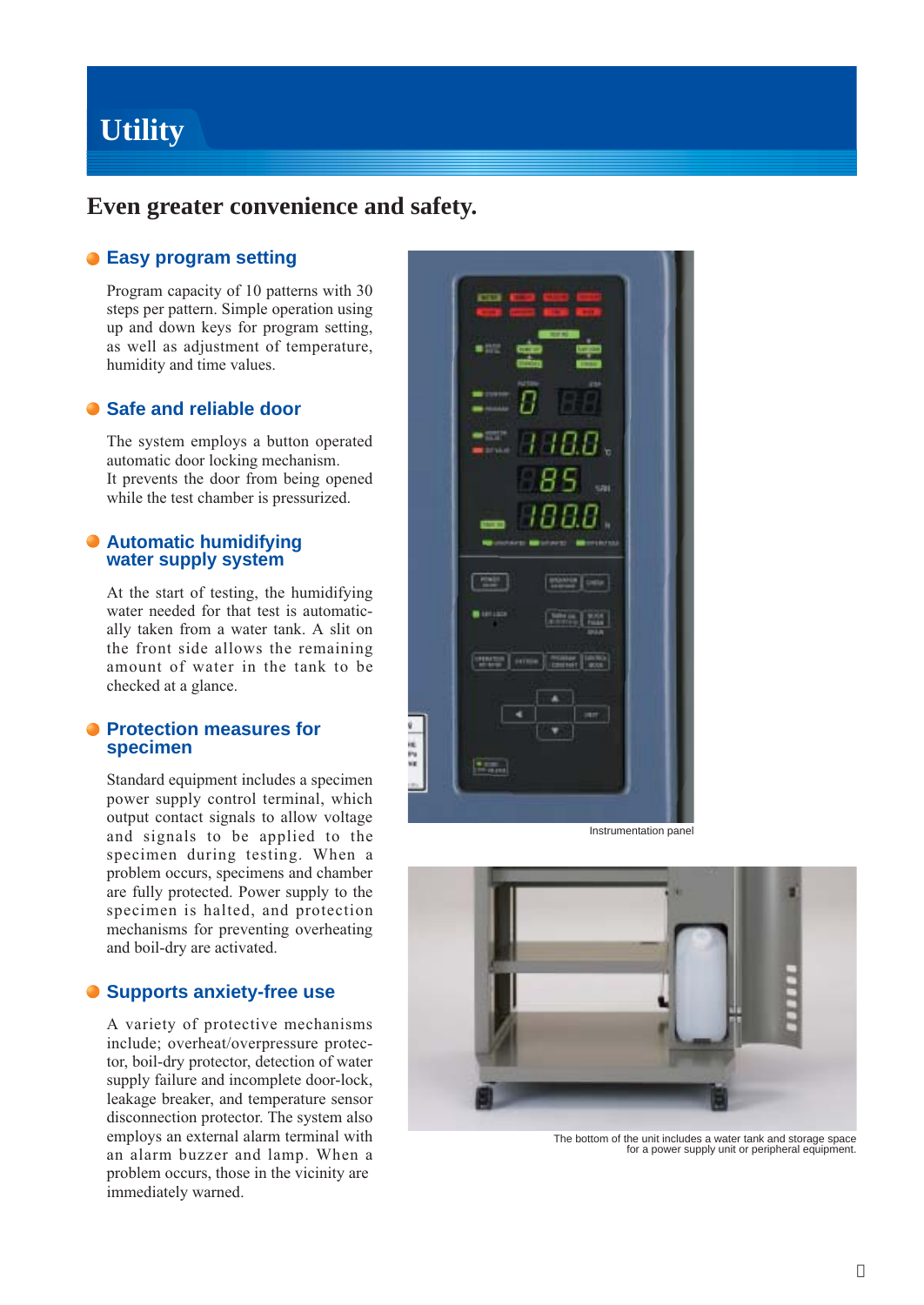## **Control operation**

### **Complies with IEC60068-2-66 standard testing while maintaining compatibility with conventional test methods**

### **Conforms to international IEC60068-2-66 standard**

IEC60068-2-66 is an environmental testing standard of the IEC (International Electro-technical Commission). With ESPEC's unique wet and dry bulb temperature control function, the EHS Series meets all requirements for test equipment and test operation specified in IEC60068-2-66.

The EHS Series can also satisfy other test conditions of EIAJED 4701, JEDEC and EIA/ JESD22-A110-A as well as IEC.

\* ESPEC was directly involved in drawing up the IEC60068-2-66 standard, and our technical concepts and measurement data were used in its development.



Example of the Highly accelerated stress test system with the Ion migration evaluation system

### **Wet and dry bulb temperature control (M type) conforms to IEC60068-2-66 standard**

With ESPEC's unique wet and dry bulb temperature control on M type chamber, temperature and humidity are measured directly using a wet and dry bulb temperature sensor. This ensures highly precise temperature and humidity control over the entire testing process, from before testing to the post-testing temperature decrease or hold process. After testing is complete, the temperature and humidity are allowed to drop for a fixed period. In the hold process, the chamber is kept at a fixed environment until the door is opened and specimens are removed. This makes it possible to place a specimen in a constantly controlled temperature/humidity environment, and keep it from drying after returning to atmospheric pressure.

### **Free from pressure and temperature shock and drying of specimens after test**

In all control modes, abrupt changes in pressure and temperature after testing have been eliminated through mechanisms for gradual depressurization, and air/water discharge. This prevents vaporization of moisture contained in the specimen, and provide accurate test results in correlation to the field.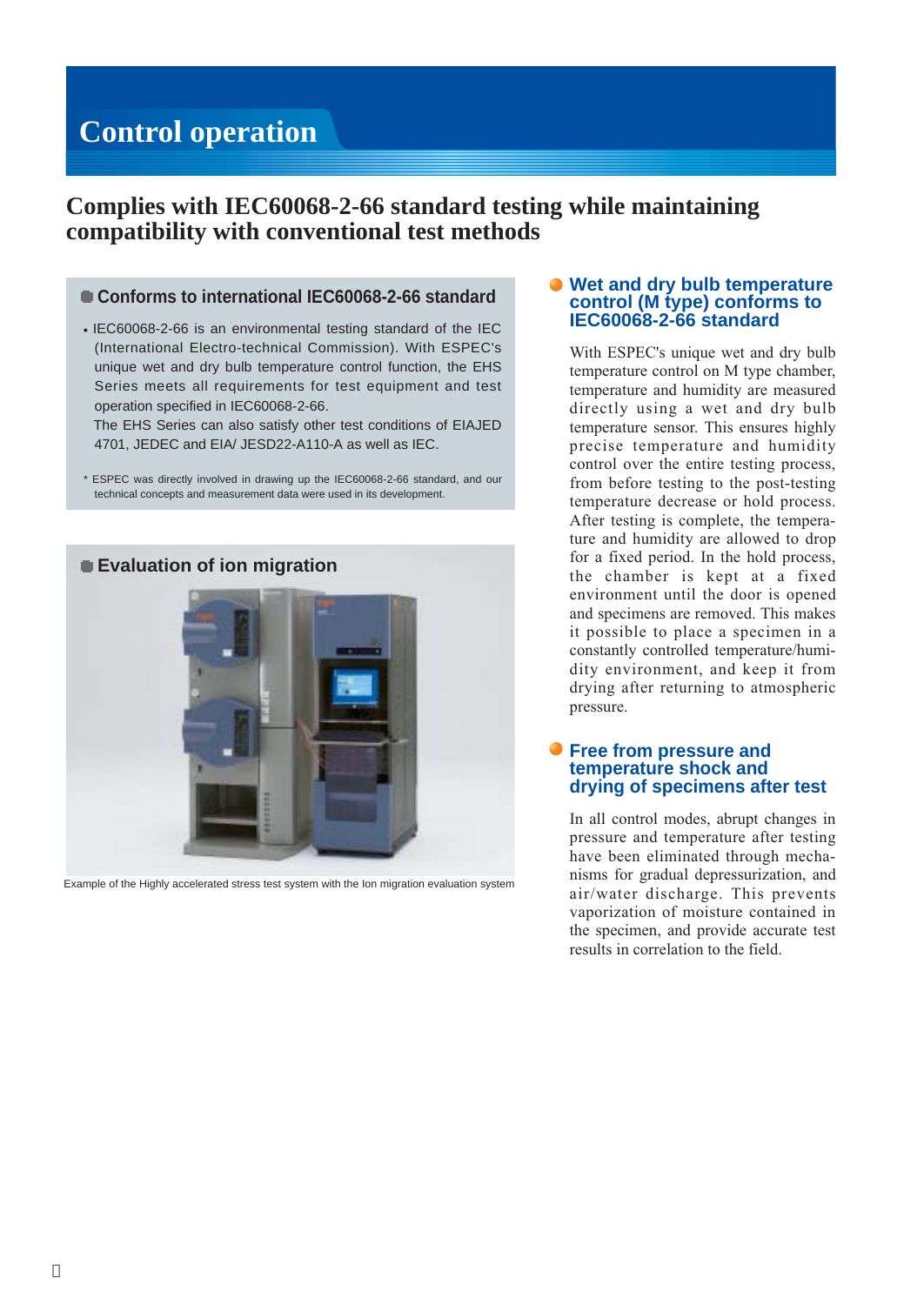## **Control operation**

### **Control functions to enable use** of previous data

The control mode can be switched to match previous data.

### M type:

Exhaust valve opened

discharge

Humidifying water

Wet and dry bulb temperature control Unsaturated control Wet saturated control Standard type: Unsaturated control Wet saturated control

### Three modes of operation control



Test period

Chamber temperature

Humidifying water

temperature

 $+100$ 

30

The temperature and humidity gradient before and after testing can be controlled.

After testing is complete and chamber pressure reaches 0.010MPa (Gauge), only<br>air is discharged; humidifying water is retained.

In the hold process, temperature and humidity inside the chamber are maintained at the specified level.  $(+50$  to $+95$  /75 to 95%rh)

During temperature heat-up when conden-Unsaturated control (humidifying water temperature control) sation can easily occur on the reverse side of the specimen, the temperature of the Chamber pressure humidifying water automatically increases<br>while keeping it 30 lower than the 0.010MPa (Gauge)

chamber temperature.

After testing is complete, the chamber is left to cool and depressurize naturally until chamber pressure reaches 0.010MPa (Gauge). Then both air and water are discharged.



Chamber temperature is controlled through a humidifying heater.

(chamber temperature = humidifying water temperature)

After testing is complete, the chamber is left to cool and depressurize naturally until chamber pressure reaches 0.010MPa<br>(Gauge). Then only air is discharged; humidifying water is retained.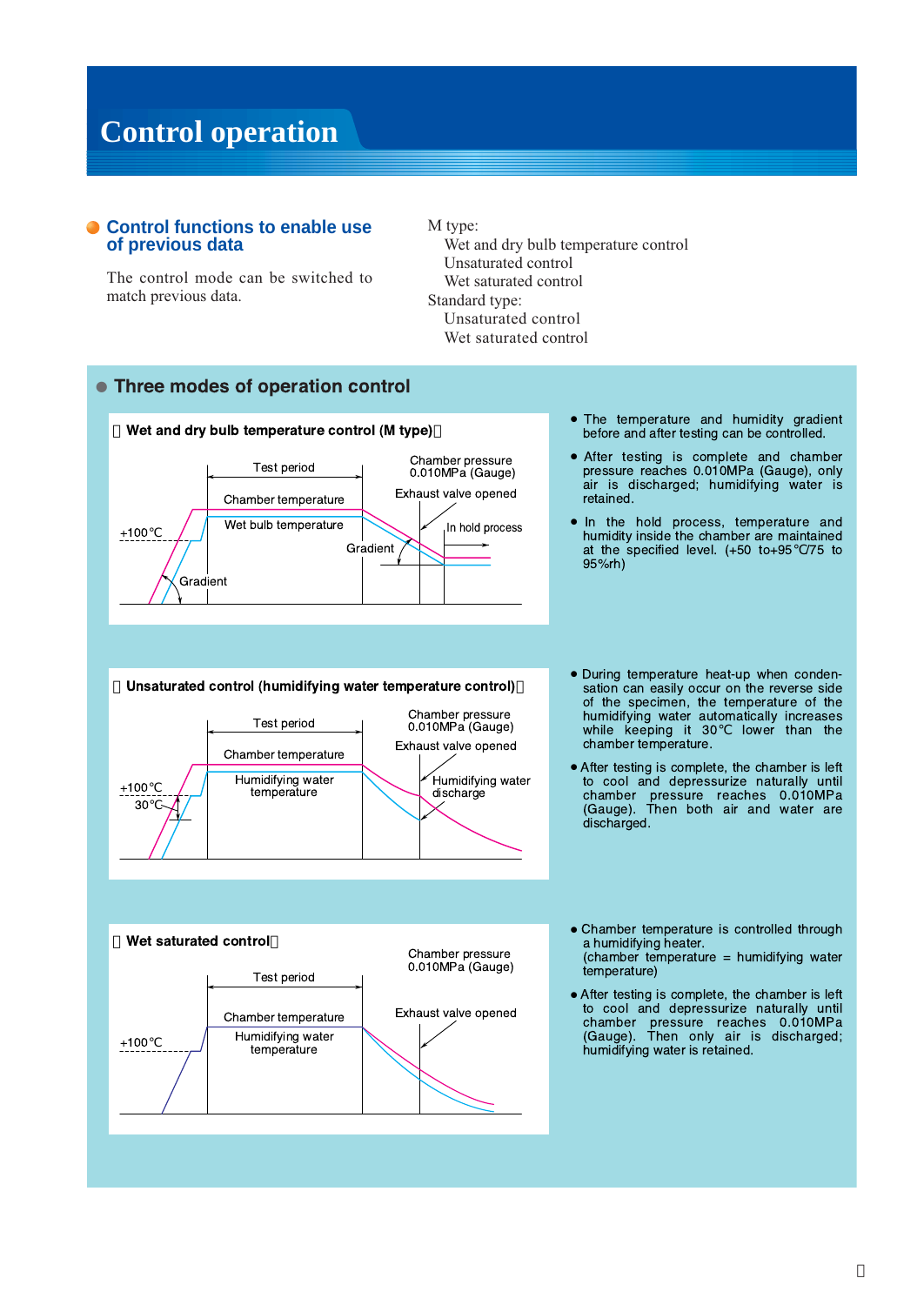### **SPECIFICATIONS**

| <b>Model</b>                                             |                                               |                                               |                                                       | $EHS-211(M)$                                                                                                                                      | <b>EHS-211MD</b>                        | <b>EHS-221(M)</b>                                                               | <b>EHS-221MD</b>          | $EHS-411(M)$                        | <b>EHS-411MD</b>       |
|----------------------------------------------------------|-----------------------------------------------|-----------------------------------------------|-------------------------------------------------------|---------------------------------------------------------------------------------------------------------------------------------------------------|-----------------------------------------|---------------------------------------------------------------------------------|---------------------------|-------------------------------------|------------------------|
| System                                                   |                                               |                                               |                                                       | Single vessel type                                                                                                                                |                                         |                                                                                 |                           |                                     |                        |
|                                                          |                                               |                                               | System                                                | Fixed value continuous temperature and humidity control; program operation;<br>humidity control when temperature is rising or falling (M/MD type) |                                         |                                                                                 |                           |                                     |                        |
| Control<br>method                                        |                                               | Temperature and humidity setting              |                                                       | Direct setting of temperature and relative humidity                                                                                               |                                         |                                                                                 |                           |                                     |                        |
|                                                          |                                               | Control                                       |                                                       | PID control, SSR drive system                                                                                                                     |                                         |                                                                                 |                           |                                     |                        |
| Power supply                                             |                                               |                                               |                                                       | 200V AC 1 50/60Hz, 220V AC 1 50/60Hz, 230V AC 1 50Hz <sup>*</sup>                                                                                 |                                         |                                                                                 |                           |                                     |                        |
| Pressure vessel type                                     |                                               |                                               |                                                       | Small pressure vessel (as specified in the Japanese Enforcement Order of Industrial Safety & Health Law, item 6, Aritcle 1)                       |                                         |                                                                                 |                           |                                     |                        |
| 200V                                                     |                                               |                                               |                                                       | 15.0A                                                                                                                                             | 30.0A                                   | 20.0A                                                                           | 40.0A                     | 15.0A                               | 30.0A                  |
| 220V<br><b>Total load current</b><br>230V<br>Noise level |                                               |                                               |                                                       | 14.0A                                                                                                                                             | 28.0A                                   | 18.5A                                                                           | 37.0A                     | 14.0A                               | 28.0A                  |
|                                                          |                                               |                                               |                                                       | 13.5A                                                                                                                                             | 27.0A                                   | 17.5A                                                                           | 35.0A                     | 13.5A                               | 27.0A                  |
|                                                          |                                               |                                               |                                                       | below 46dB                                                                                                                                        | below 50dB                              | below 46dB                                                                      | below 50dB                | below 46dB                          | below 50dB             |
|                                                          |                                               | Temperature control range                     |                                                       |                                                                                                                                                   | 105.0 to<br>142.9                       | 221 to<br>289.2 F<br>$\left($                                                   |                           | 162.2<br>105.0 to                   | 221 to 324 F)          |
|                                                          |                                               |                                               | Humidity control range                                | 75 to 100%rh                                                                                                                                      |                                         |                                                                                 |                           |                                     |                        |
|                                                          | Unsaturated control                           |                                               | Pressure range                                        |                                                                                                                                                   | 0.020 to 0.196MPa (Gauge)               |                                                                                 |                           | 0.020 to 0.392MPa (Gauge)           |                        |
|                                                          |                                               |                                               | Temperature and humidity fluctuation                  | $\pm 0.5$ / $\pm 3\%$ rh                                                                                                                          |                                         |                                                                                 |                           |                                     |                        |
|                                                          |                                               |                                               | Temperature uniformity                                |                                                                                                                                                   | $\pm$ 0.5 at 100%rh, $\pm$ 0.7 at 75%rh |                                                                                 |                           |                                     |                        |
|                                                          |                                               | Heat up and pressurization time<br>(at RT 23) |                                                       | $\mathbf{0}$                                                                                                                                      | 0.196MPa (Gauge)<br>Approx. 30 min.     | $0$ 0.196MPa (Gauge)<br>Approx. 60 min.                                         |                           | $0$ 0.392MPa (Gauge)                | Approx. 45 min.        |
|                                                          | Wet saturated control                         |                                               | Temperature control range                             |                                                                                                                                                   | $105.0$ to<br>132.9                     | (221 to<br>289.2 F                                                              |                           | 105.0 to                            | 151.1 (221 to 304 F)   |
|                                                          |                                               | Pressure range                                |                                                       | 0.020 to 0.196MPa (Gauge)                                                                                                                         |                                         |                                                                                 | 0.020 to 0.392MPa (Gauge) |                                     |                        |
|                                                          |                                               | Temperature fluctuation                       |                                                       | ± 0.5                                                                                                                                             |                                         |                                                                                 |                           |                                     |                        |
|                                                          |                                               | Temperature uniformity                        |                                                       | ± 0.5                                                                                                                                             |                                         |                                                                                 |                           |                                     |                        |
|                                                          | Heat up and pressurization time<br>(at RT 23) |                                               |                                                       | 0.196MPa (Gauge)<br>0.196MPa (Gauge)<br>$\mathbf{0}$<br>$\mathbf{0}$<br>Approx. 45 min.<br>Approx. 75 min.                                        |                                         |                                                                                 | 0                         | 0.392MPa (Gauge)<br>Approx. 60 min. |                        |
|                                                          |                                               |                                               | Temperature control range                             |                                                                                                                                                   | 105.6 to<br>142.9                       | 221 to<br>289.2 F                                                               |                           | $105.0$ to<br>151.1                 | 221 to<br>324 F        |
| Performance                                              |                                               |                                               | Humidity control range                                |                                                                                                                                                   |                                         | 75 to 95%rh                                                                     |                           |                                     |                        |
|                                                          |                                               | Temp. heat-up                                 | Heat up and pressurization time<br>(at RT 23)         | $\mathbf{0}$                                                                                                                                      | 0.196MPa (Gauge)<br>Approx. 60 min.     | $0$ 0.196MPa (Gauge)<br>Approx. 90 min.                                         |                           | 0 0.392MPa (Gauge)                  | Approx. 75 min.        |
|                                                          |                                               |                                               | Temperature control range                             |                                                                                                                                                   | 142.9<br>105.6 to                       | 221 to<br>289.2 F                                                               |                           | $105.0$ to                          | 162.2 (221 to<br>324 F |
|                                                          |                                               |                                               | Humidity control range                                |                                                                                                                                                   |                                         | 75 to 98%rh                                                                     |                           |                                     |                        |
|                                                          |                                               | process                                       | Pressure range                                        | 0.020 to 0.196MPa (Gauge)<br>0.020 to 0.392MPa (Gauge)                                                                                            |                                         |                                                                                 |                           |                                     |                        |
|                                                          |                                               | lsel                                          | Temperature and humidity fluctuation                  | $\pm 0.5$ / $\pm 3\%$ rh                                                                                                                          |                                         |                                                                                 |                           |                                     |                        |
|                                                          |                                               |                                               | Temperature uniformity                                | $\pm$ 0.5 at 98% rh, $\pm$ 0.7 at 75% rh                                                                                                          |                                         |                                                                                 |                           |                                     |                        |
|                                                          |                                               |                                               | Temperature control range                             | 95.0 ( 112 to<br>$203 F$ )<br>50.0 to                                                                                                             |                                         |                                                                                 |                           |                                     |                        |
|                                                          | Wet and dry bulb temperature control (M type) | Temp. pull-down                               | Temperature pull-down time<br>(at RT 23, no specimen) | 162.2 / 75%rh to<br>From<br>142.9 / 75%rh to<br>85.0 / 85% rh Approx. 120 min.<br>From<br>85.0 / 85%rh Approx. 120 min.                           |                                         |                                                                                 |                           |                                     |                        |
|                                                          |                                               | Hold process                                  | Temperature control range                             |                                                                                                                                                   |                                         | 50.0 to<br>95.0                                                                 | (112 to<br>$203 F$ )      |                                     |                        |
|                                                          |                                               |                                               | Humidity control range                                |                                                                                                                                                   | 75 to 95%rh                             |                                                                                 |                           |                                     |                        |
|                                                          |                                               |                                               | Wet-bulb wick                                         |                                                                                                                                                   |                                         | Can be used continuously for about 200 hours (with no specimen: 162.2 / 75% rh) |                           |                                     |                        |

\* This equipment is in compliance with the requirements of the European Community Directives. (CE Marking)



Do not use specimens which are explosive or inflammable, or which contain such substances. To do so could be hazardous, as this may lead to fire or explosion.

 $\frac{\sqrt{N}}{\text{CAUTION}}$ 

Be sure to read the instruction manual before operation.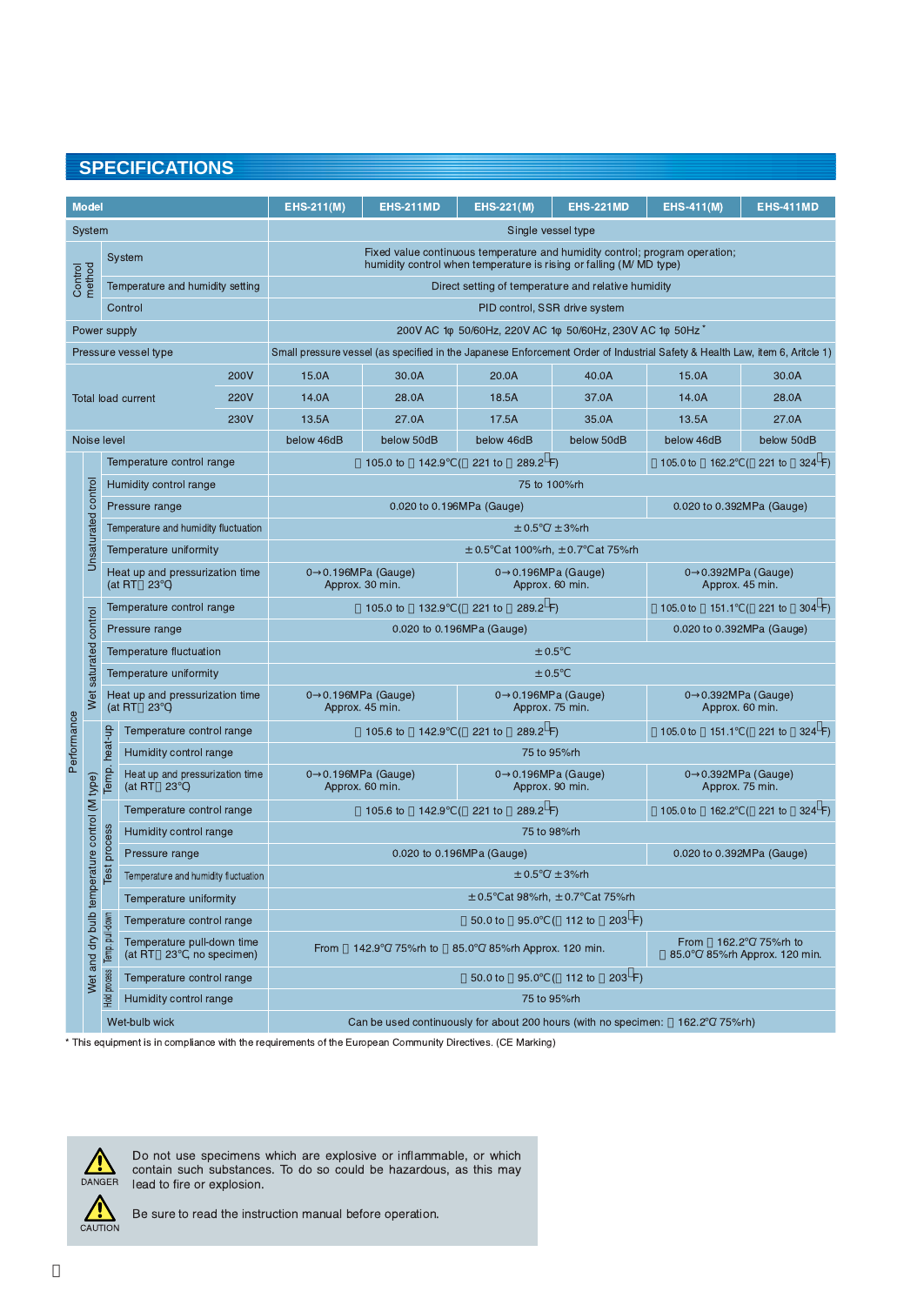### **SPECIFICATIONS**

|                                                                                                                                                                                                                                                                    | <b>Model</b>                                        | <b>EHS-211(M)</b>                                                                                                                                    | <b>EHS-211MD</b>   | <b>EHS-221(M)</b>                                                                                                                                                                 | <b>EHS-221MD</b>   | <b>EHS-411(M)</b>                         | <b>EHS-411MD</b>   |  |  |
|--------------------------------------------------------------------------------------------------------------------------------------------------------------------------------------------------------------------------------------------------------------------|-----------------------------------------------------|------------------------------------------------------------------------------------------------------------------------------------------------------|--------------------|-----------------------------------------------------------------------------------------------------------------------------------------------------------------------------------|--------------------|-------------------------------------------|--------------------|--|--|
| Construction                                                                                                                                                                                                                                                       | Pressure vessel material                            | Stainless steel (SUS-316L)                                                                                                                           |                    |                                                                                                                                                                                   |                    |                                           |                    |  |  |
|                                                                                                                                                                                                                                                                    | Door material                                       | Stainless steel (SUS-316L)                                                                                                                           |                    |                                                                                                                                                                                   |                    |                                           |                    |  |  |
|                                                                                                                                                                                                                                                                    | <b>Exterior material</b>                            | Cold-rolled steel plate (SPC, Class1) with melamine resin baked finish (Similar to Munsell 10YR7/1)                                                  |                    |                                                                                                                                                                                   |                    |                                           |                    |  |  |
|                                                                                                                                                                                                                                                                    | Insulation material                                 | Glass wool                                                                                                                                           |                    |                                                                                                                                                                                   |                    |                                           |                    |  |  |
|                                                                                                                                                                                                                                                                    | Pressure vessel                                     |                                                                                                                                                      |                    | Temperature sensor; heater; specimen signal terminals; fan; fan motor;<br>overheating prevention detector; boil-dry prevention detector                                           |                    |                                           |                    |  |  |
|                                                                                                                                                                                                                                                                    | Door                                                | Automatic locking type (radiating rod system)                                                                                                        |                    |                                                                                                                                                                                   |                    |                                           |                    |  |  |
|                                                                                                                                                                                                                                                                    | <b>Test area</b>                                    | Specimen rack and 2 rack holders (per chamber)                                                                                                       |                    |                                                                                                                                                                                   |                    |                                           |                    |  |  |
|                                                                                                                                                                                                                                                                    | Control panel                                       | Temperature and humidity indicator; time indicator; key switch; setting keys;<br>process indicator lamps; alarm indicator lamps; door open/close key |                    |                                                                                                                                                                                   |                    |                                           |                    |  |  |
|                                                                                                                                                                                                                                                                    | Water supply system                                 |                                                                                                                                                      |                    |                                                                                                                                                                                   | Automatic          |                                           |                    |  |  |
|                                                                                                                                                                                                                                                                    | 1L<br>Water supply amount (at start)                |                                                                                                                                                      |                    | 1.5L                                                                                                                                                                              |                    | 1L                                        |                    |  |  |
|                                                                                                                                                                                                                                                                    | Other                                               |                                                                                                                                                      |                    | Air outlet valve; air inlet valve; drain filter; drain valve; air lead-in pump; water supply pump; water supply valve                                                             |                    |                                           |                    |  |  |
|                                                                                                                                                                                                                                                                    | Temperature and humidity<br>controller              | Digital setting and display                                                                                                                          |                    |                                                                                                                                                                                   |                    |                                           |                    |  |  |
|                                                                                                                                                                                                                                                                    | Specimen signal terminals                           |                                                                                                                                                      |                    | Connector type, 12-pin (125V AC/DC 1A)                                                                                                                                            |                    |                                           |                    |  |  |
| Accessories                                                                                                                                                                                                                                                        | Pressure gauge (Bourdon type)                       |                                                                                                                                                      | Scale:             | 0.1 to 0.4MPa (Gauge)                                                                                                                                                             |                    | 0.1 to 1MPa (Gauge)<br>Scale:             |                    |  |  |
|                                                                                                                                                                                                                                                                    | Communication function                              | <b>RS-485</b>                                                                                                                                        |                    |                                                                                                                                                                                   |                    |                                           |                    |  |  |
| <b>Dimensions</b>                                                                                                                                                                                                                                                  | Internal capacity of test area<br>(L)               | 18                                                                                                                                                   | $18\times 2$       | 46                                                                                                                                                                                | $46 \times 2$      | 18                                        | $18\times 2$       |  |  |
|                                                                                                                                                                                                                                                                    | Internal dimensions of test area<br>(mm)            | W255x H255x L318<br>(W10× H10× L12.5inch)                                                                                                            |                    | W355x H355x L426<br>(W14× H14× L16.8inch)                                                                                                                                         |                    | W255x H255x L318<br>(W10× H10× L12.5inch) |                    |  |  |
|                                                                                                                                                                                                                                                                    | Outer dimensions (mm)                               | W640× H1483× D850                                                                                                                                    | W760x H1795x D1000 | W740× H1553× D1000<br>(W25.2x H58.9x L33.5inch) (W29.9x H70.7x L39.4inch) (W29.1x H61.1x L39.4inch) (W33.9x H70.7x L39.4inch) (W25.2x H58.4x L33.5inch) (W29.9x H70.7x L39.4inch) | W860x H1795x D1000 | W640× H1483× D850                         | W760× H1795× D1000 |  |  |
|                                                                                                                                                                                                                                                                    | Weight (kg)                                         | Approx. 190                                                                                                                                          | Approx. 350        | Approx. 230                                                                                                                                                                       | Approx. 390        | Approx. 190                               | Approx. 350        |  |  |
|                                                                                                                                                                                                                                                                    | <b>Dimensions required</b><br>for installation (mm) | W690× H1540                                                                                                                                          | W810× H1850        | W790× H1610<br>(W25.2× H21.3inch) (W31.9× H72.8inch) (W31.1× H63.4inch) (W35.8× H72.8inch) (W25.2× H21.3inch) (W31.9× H72.8inch)                                                  | W910× H1850        | W690× H1540                               | W810× H1850        |  |  |
| For humidifying water, please use pure water of not less than 0.05M cm (20u S/cm or below).<br>Temperature and humidity indication and control operations for this equipment are based on the Steam Pressure Table of Table A.1, Annex A, IEC Standard 60068-2-66. |                                                     |                                                                                                                                                      |                    |                                                                                                                                                                                   |                    |                                           |                    |  |  |

For humidifying water, please use pure water of not less than 0.05M cm (20µS/ cm or below).<br>Temperature and humidity indication and control operations for this equipment are based on the Steam Pressure Table of Table A.1,

### **TEMPERATURE AND HUMIDITY CONTROL RANGE**



Temperature and humidity indication and control operations for this equipment are based on Table A. 1, Annex A, IEC Standard 60068-2-66. Humidity range is from 75% to 98% rh for wet and dry bulb control.

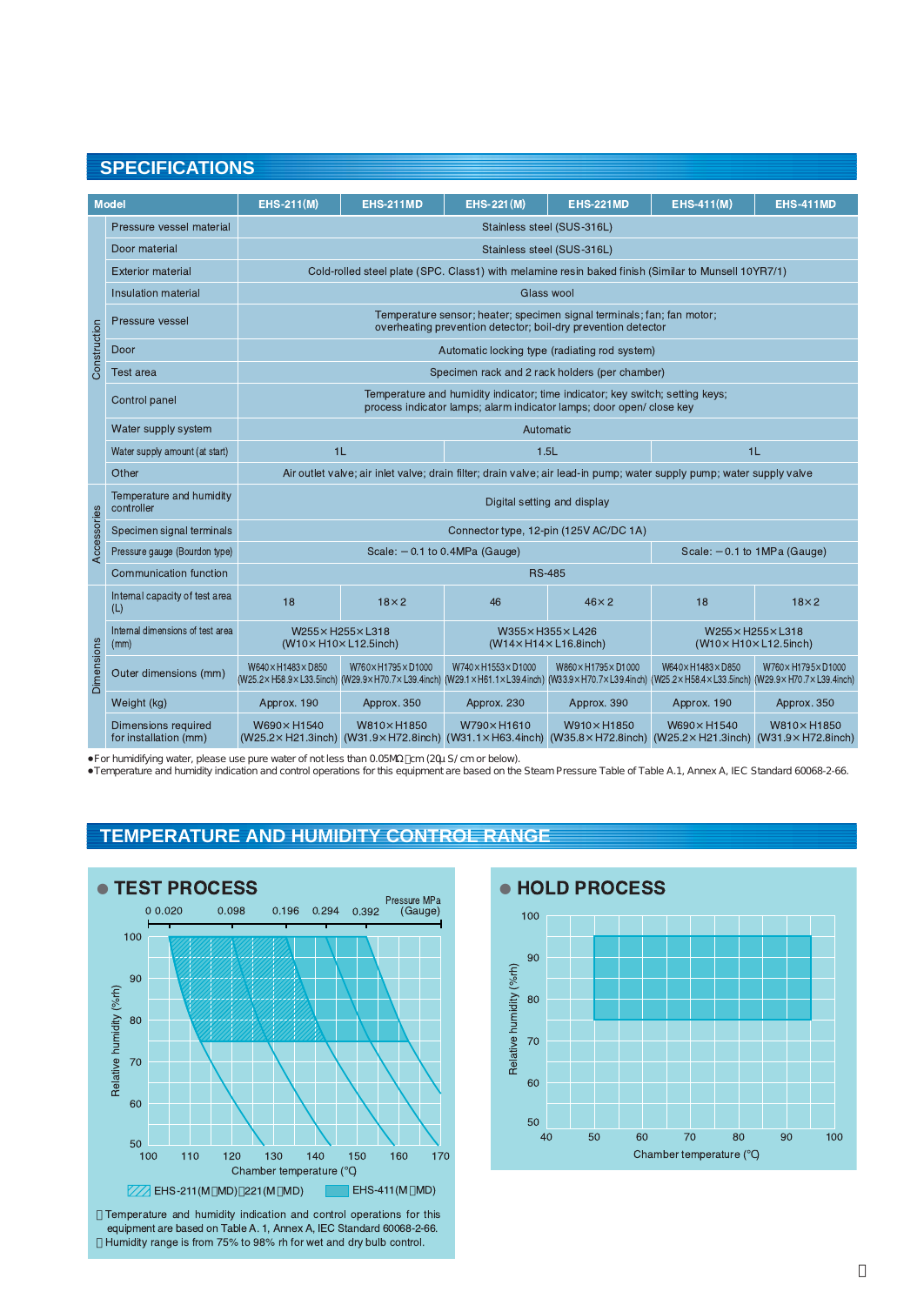

### **INSTRUMENTATION SPECIFICATION**

#### **Program control**

| No. of patterns          | 10                         |
|--------------------------|----------------------------|
| No. of steps             | 30 steps/ pattern          |
| <b>Control</b>           | Ramp, constant setting     |
| <b>Program setting</b>   | Loop, skip, end command*   |
| <b>Max. time setting</b> | Total 999.9hrs per pattern |

\*Time signals can be set for each step when equipped with time signal (option). Each loop command can repeat the specified steps up to 99 times.

### **TEST AREA DIMENSION DIAGRAM**



### **MODEL SAFETY DEVICES**

Overheat protector Boil-dry protector Overpressure prevention switch Power failure default circuit Leakage breaker Safety valve Temperature sensor disconnection alarm Air-circulating fan/motor rotation alarm Wet-bulb wick dry alarm Door lock alarm Water suspension relay External alarm terminal Specimen power supply control terminal

### **ACCESSORIES**

| EHS 211 M 221 M 411 M                                                                                                                                                                      |                               |  |  |  |
|--------------------------------------------------------------------------------------------------------------------------------------------------------------------------------------------|-------------------------------|--|--|--|
| Shelves <b>Shelves Shelves Shelves Shelves Shelves Shelves Shelves Shelves Shelves Shelves Shelves Shelves Shelves Shelves Shelves Shelves Shelves Shelves Shelves Shelves Shelves She</b> |                               |  |  |  |
| EHS-211(M) 411(M)                                                                                                                                                                          | large: $248 W \times 288$ Dmm |  |  |  |
|                                                                                                                                                                                            | small: 229 W $\times$ 288 Dmm |  |  |  |
| EHS-221(M)                                                                                                                                                                                 | large: $348 W \times 396$ Dmm |  |  |  |
|                                                                                                                                                                                            | small: 285 W × 416 Dmm        |  |  |  |
| Fuse (250V 3A) 2                                                                                                                                                                           |                               |  |  |  |
| Plug for external alarm terminal and                                                                                                                                                       |                               |  |  |  |
| specimen power supply control terminal manufacture 2                                                                                                                                       |                               |  |  |  |
|                                                                                                                                                                                            |                               |  |  |  |
| Wet-bulb wick (for type M) manufactured and 50                                                                                                                                             |                               |  |  |  |
|                                                                                                                                                                                            |                               |  |  |  |
| (10L polyethylene tank)                                                                                                                                                                    |                               |  |  |  |
|                                                                                                                                                                                            |                               |  |  |  |
| Water drain hose nipple manufactured and the 1                                                                                                                                             |                               |  |  |  |
| Instruction manual 1                                                                                                                                                                       |                               |  |  |  |

### EHS-211MD 221MD 411MD

| Shelves <b>Constitution</b> largex 2, small x 2                                                                                                                                                                                      |                               |
|--------------------------------------------------------------------------------------------------------------------------------------------------------------------------------------------------------------------------------------|-------------------------------|
| EHS-211MD 411MD                                                                                                                                                                                                                      | large: $248 W \times 288$ Dmm |
|                                                                                                                                                                                                                                      | small: 229 W × 288 Dmm        |
| EHS-221MD                                                                                                                                                                                                                            | large: $348 W \times 396$ Dmm |
|                                                                                                                                                                                                                                      | small: $285 W \times 416$ Dmm |
|                                                                                                                                                                                                                                      |                               |
| Plug for external alarm terminal and                                                                                                                                                                                                 |                               |
| specimen power supply control terminal manufactured 4                                                                                                                                                                                |                               |
| Cable clamp                                                                                                                                                                                                                          |                               |
|                                                                                                                                                                                                                                      |                               |
| Portable water tank <b>contract to the contract of the system</b> 1                                                                                                                                                                  |                               |
| (10L polyethylene tank)                                                                                                                                                                                                              |                               |
|                                                                                                                                                                                                                                      |                               |
| Water drain hose nipple <b>contract to the contract of the set of the contract of the contract of the contract of the contract of the contract of the contract of the contract of the contract of the contract of the contract o</b> |                               |
| Instruction manual <b>contract to the contract of the state of the state of the state of the state of the state of the state of the state of the state of the state of the state of the state of the state of the state of the s</b> |                               |
|                                                                                                                                                                                                                                      |                               |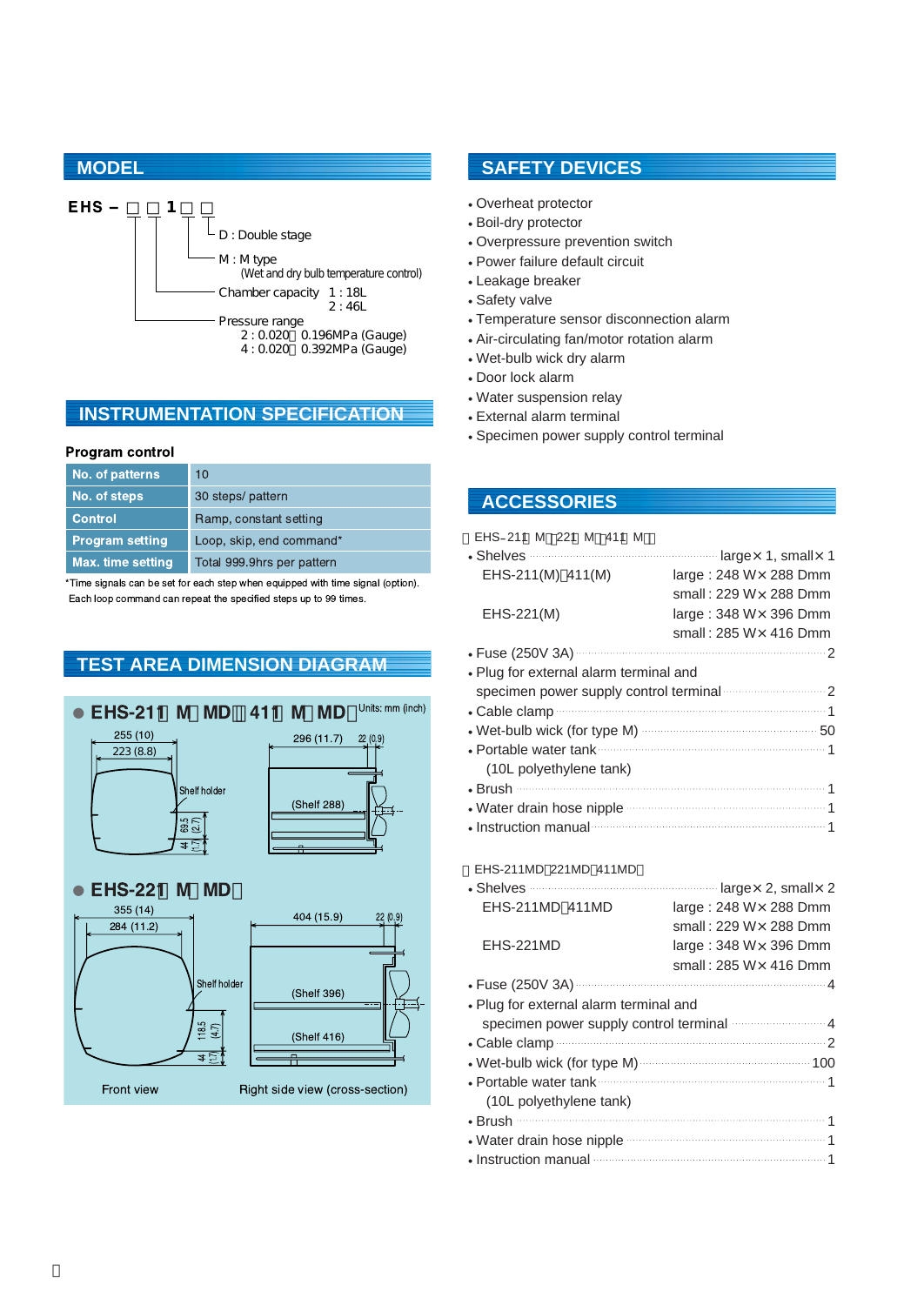### **OPTIONS**

### **Paperless recorder**

Records temperature, humidity and pressure inside the chamber. Additional inputs may also be recorded. Temperature range: 0 to 200<br>Humidity range: 0 to 100 rh Humidity range: Pressure range:  $0.1$  to  $0.5MPa$  (Gauge) Number of inputs (Initial setting): Temperature 1 Humidity 1 Pressure 1 (3 more channels can be turned ON) Data saving cycle: 5 sec External recording media: CF memory card (32MB) Language support: ENG, JPN, CHN



Paperless recorder Portable type

#### **Temperature, humidity and pressure recorder**

Records: Test area temperature Test area relative humidity Test area pressure Recorder scale plate: 0 to 200 / 0 to 100%rh 0.1 to 0.5MPa (Gauge)

#### **Time signal**

Contact output specifications Operation: on/ off at each step Number of channels: 2

### **Additional specimen signal terminals**

EHS-211(M) 411(M)  $12$ pins (6ch<sup>\*</sup>) $\times$  up to 4 sets EHS-211MD 411MD  $12 \text{pins}$  (6ch<sup>\*</sup>) $\times$  up to 4 sets per chamber EHS-221(M)  $12 \text{pins}$  (6ch<sup>\*</sup>) $\times$  up to 5 sets EHS-221MD  $12 \text{pins}$  (6ch<sup>\*</sup>) $\times$  up to 5 sets per chamber

\* The numbers of channels given are for configurations with two I/O systems.



EHS-221 Standard 12 pins Optional 12 pins× 5 sets total 72 pins

#### **Teflon-coated shelves**

Standard shelves (large, small) with Teflon coating.

### **Specimen baskets**

Type A:  $150W \times 50H \times 150Dmm$ Type B:  $100W \times 50H \times 200Dmm$ Type C:  $95W \times 20H \times 95Dmm$ 



#### **Antiseismic brace**

Used to fit chamber onto the floor.

#### **Communication function**

Enables management of chamber operation E-BUS RS-232C

\* Select one other than standard RS-485.

#### **Communication cable**

| RS-485           | 5.10m |
|------------------|-------|
| E-BUS            | 5.10m |
| RS-232C 1, 2, 4m |       |